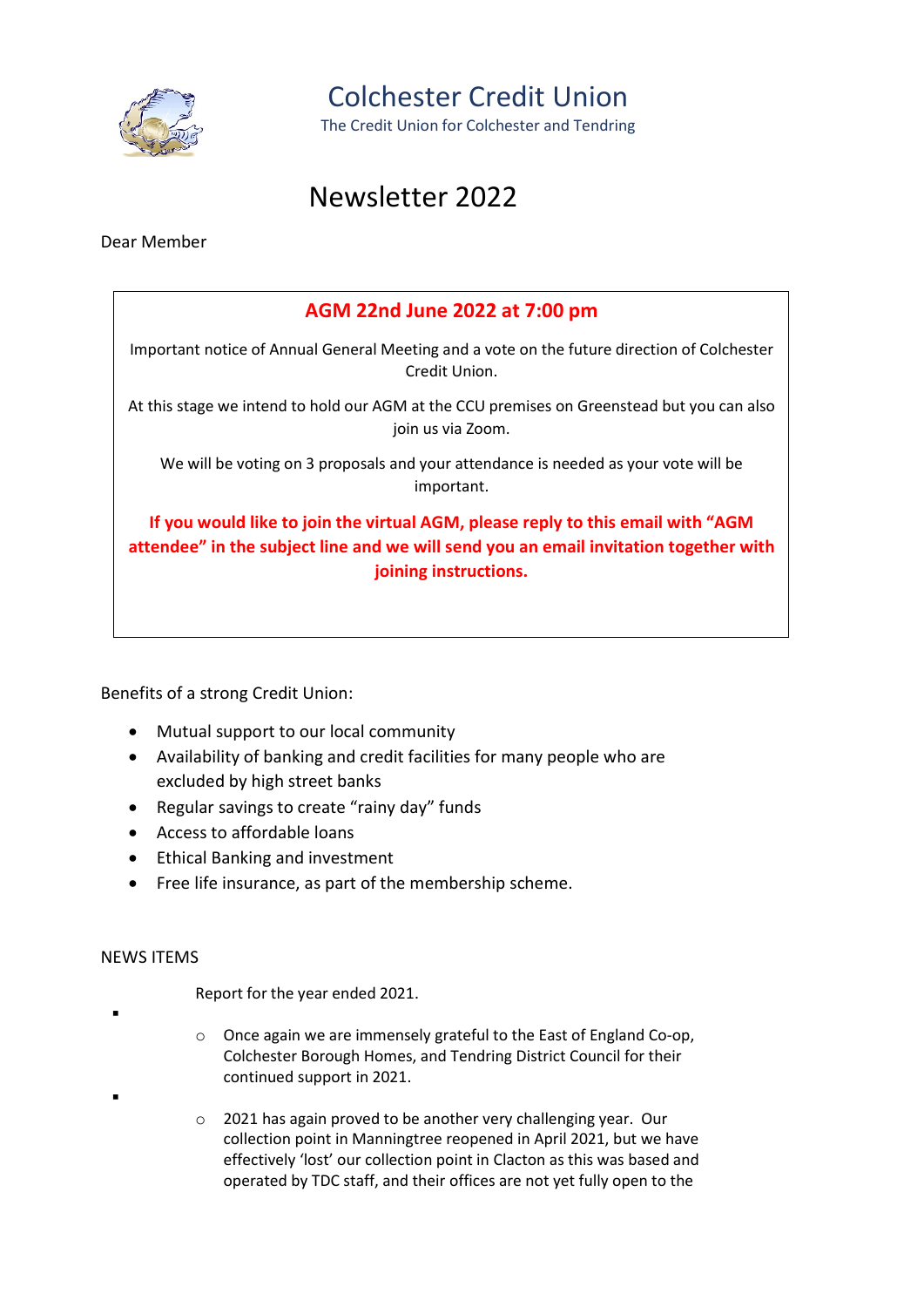public . The Colchester office remained open throughout with all volunteers now reinstated, so, despite all the difficulties we manged to continue to provide a service to our members.

- o In common with most other organisations we have seen a fall in footfall, but we are pleased to report an increase in loans business, and as a result our interest revenue over the second half of the financial year has risen. The support of Colchester Borough Homes provided in promoting Colchester Credit Union, and their support grant has been instrumental in our continued survival over the last couple of years ..
- o

- o We have though, largely thanks to the support of Colchester Borough Homes, managed our financial position reasonably well, returning a loss of £1924.
- o
- $\circ$  We remain viable but will be unable to make a dividend again this year.
- o Facebook. We are now on Facebook so please have a look and remember to like and share to spread the word. The more people we reach the greater impact we can have. Currently on the page, amongst other things you can meet the team who run the Credit Union.
- o Join the Board.
- o Our Board and Management team is made up of volunteers. We are always looking for new members to join us.
- o All experience is valid and whilst its all-unpaid voluntary work, who knows where the experience of being part of a management team of a local community banking organisation might lead?
- o Loans.
- o Our loan "products" have been revamped so that:
	- We now offer Reward rates for members with a good performance history.
	- **Increased first time loan limit.**
	- See our website for details.
		- N.B. all loans are made subject to status and we may carry out a credit check.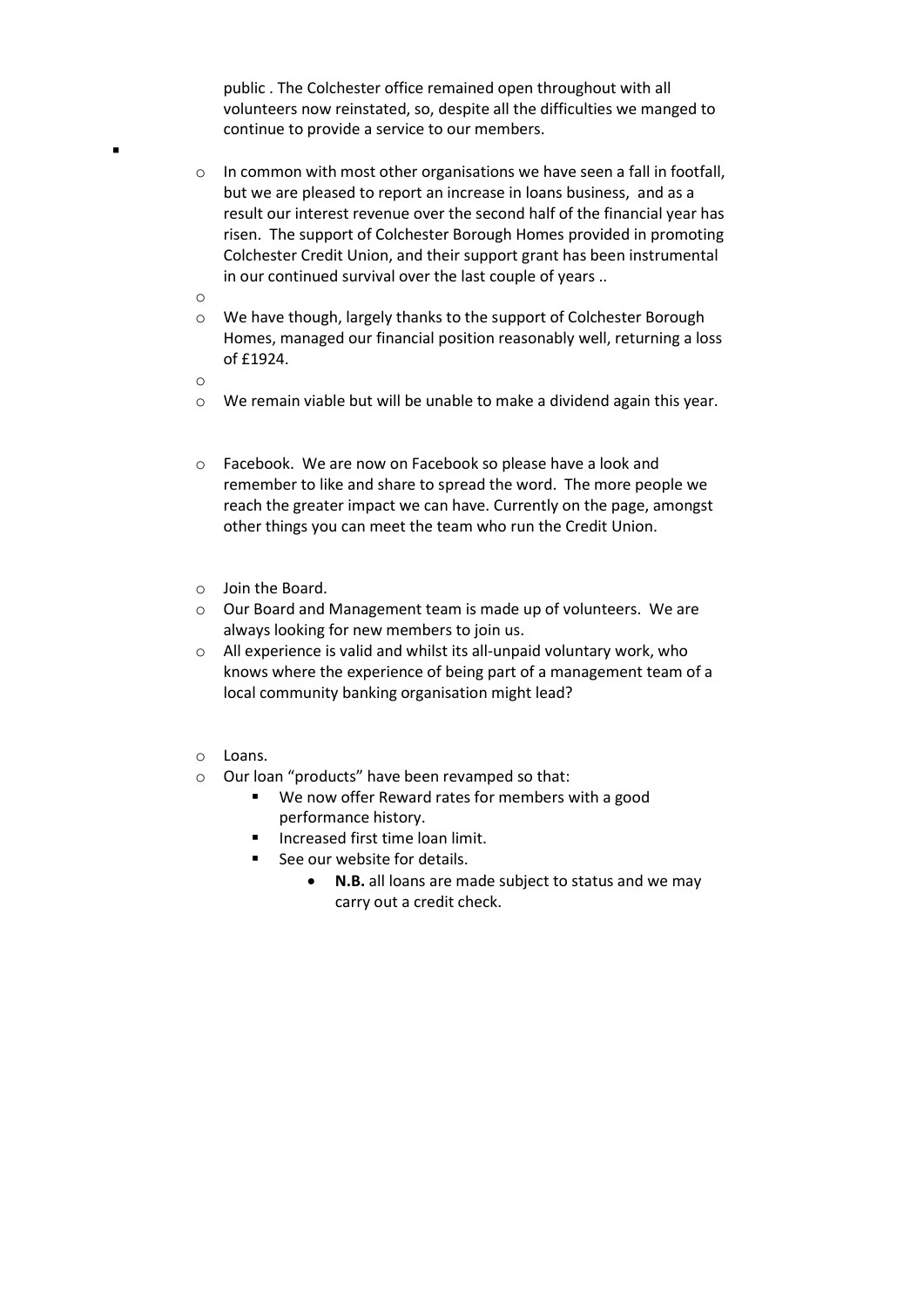Colchester Credit Union

Annual General Meeting.

#### 22nd June at 7:00 pm Colchester Credit Union,

Greenstead and on Zoom.

### Agenda for the Meeting:

- 1. Welcome and apologies
- 2. Minutes of the 2021 meeting
- 3. Report to members
	- a. Chairs opening remarks
	- b. Treasurer's report and accounts for Y/E 2021

#### 4. Proposals

- a. Re-Appointment of Auditors
- b. Junior dividend of 0.5%.
- c. Election of officers.
- 5. Any other business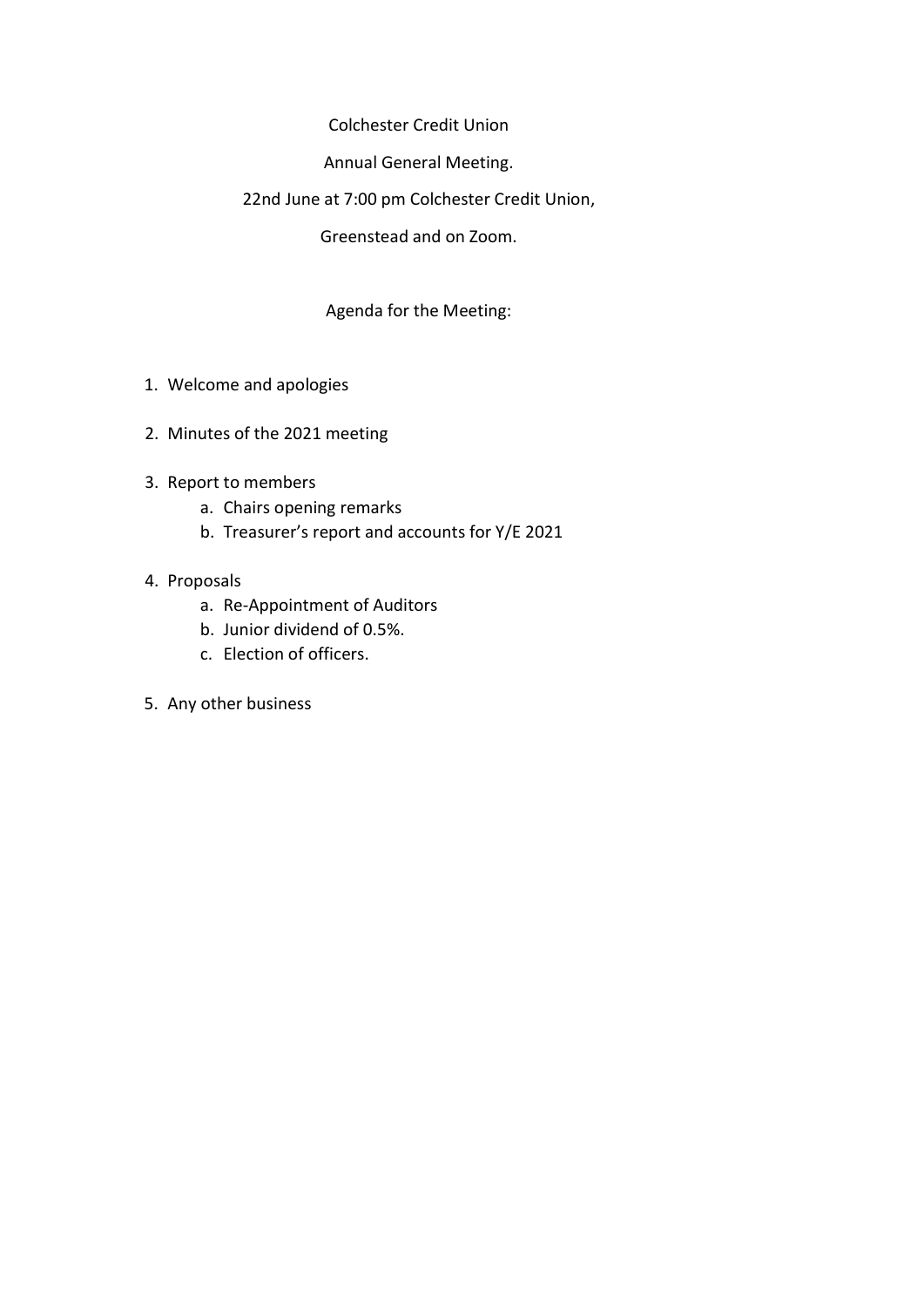Annual General Meeting.

Board proposals – Votes on the day. For anyone who cannot or does not wish to attend, a proxy voting form is appended.

- 1. Re-appointment of Lindley Adams as our Auditors. Note Lindley Adams are specialists in Credit Union accounts and whilst we have had some issues with them, their expertise has been invaluable in the past. At the present time no alternative accounting firms are "on the table".
- 2. Junior members dividend. We strive each year to make a small dividend to our junior savers to encourage saving and good money management. It is proposed to make a small dividend of 0.5% to all active junior members.
- 3. Appointment of directors.

Robert Passfield - The Board has agreed to this appointment, but membership agreement is also required. With more than forty years' experience in various functions with BT, Robert will make an excellent Board Member. He has been a volunteer with the Credit Union for nearly 5 years.

Members are invited to endorse the appointment of Robert Passfield as a Board Member of Colchester Credit Union.